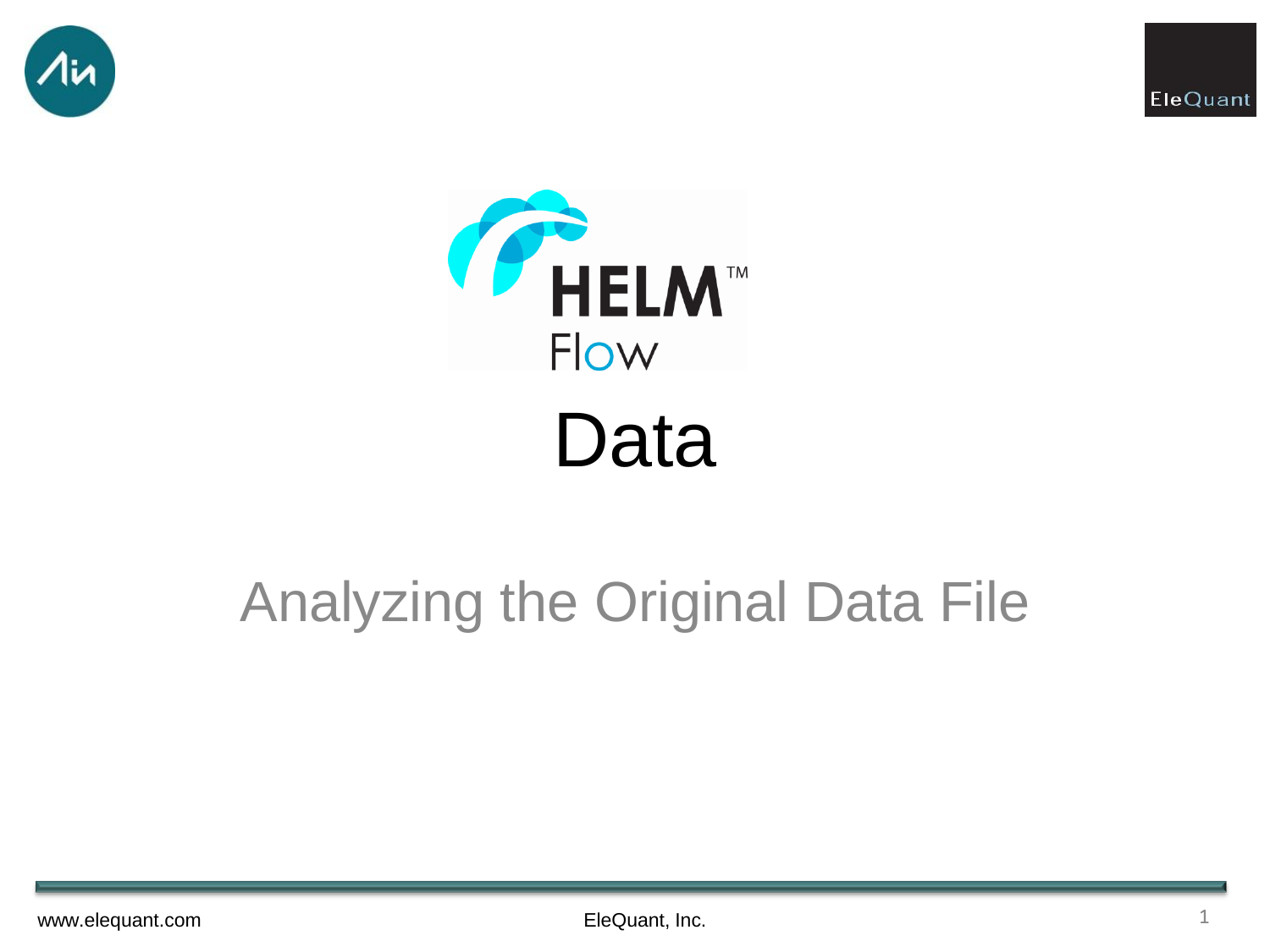

- Network parameters.
	- s Branch parameters.
	- Generators limits.
- Voltages and phases from data (previously computed with another program and imported here).
	- o Deltas (node flow balance mismatches).
	- o Voltages and phases with original.
	- Controls.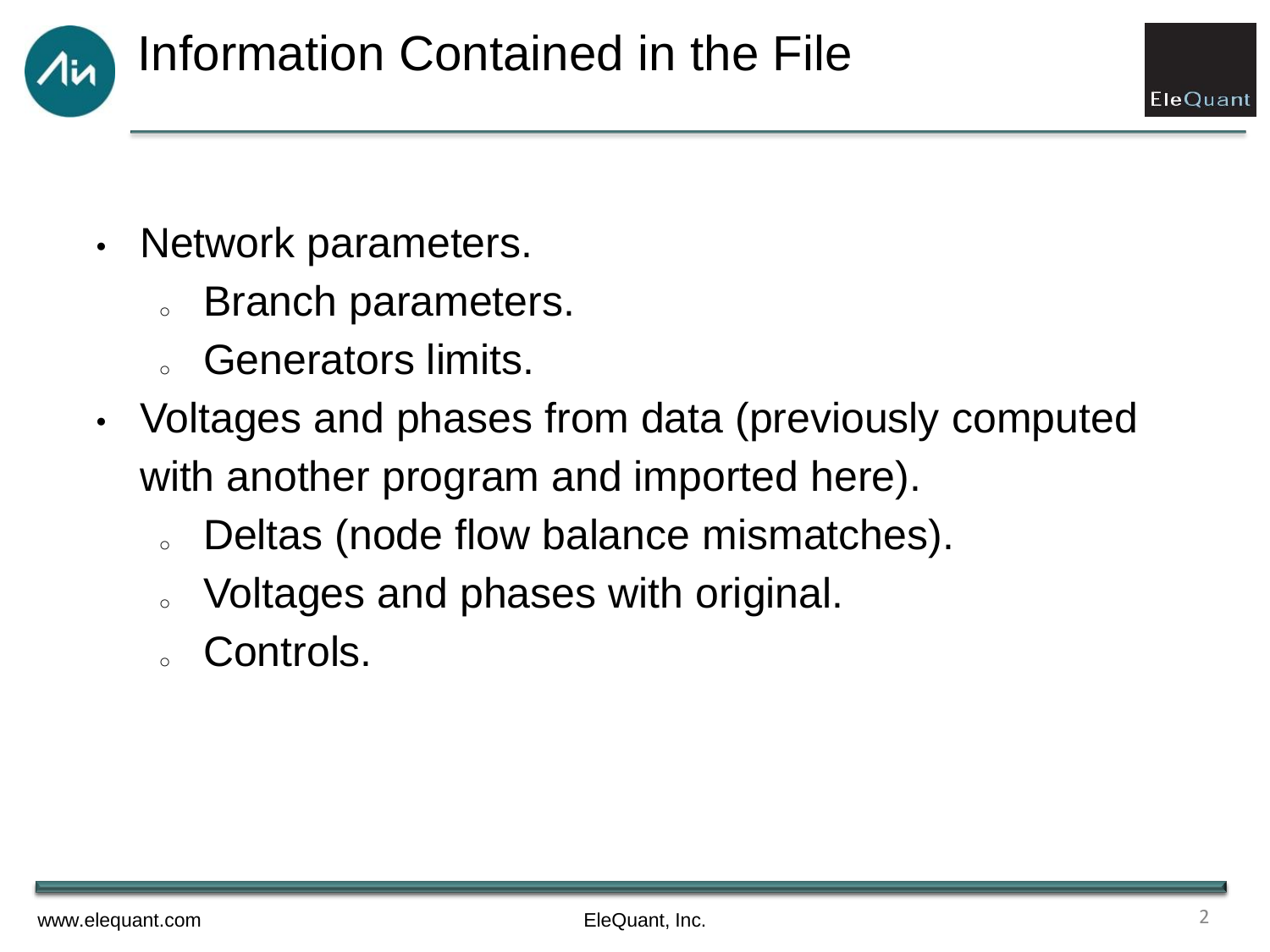

## In the Diagnostics menu:

Branch parameters

Generator limits



EleQuant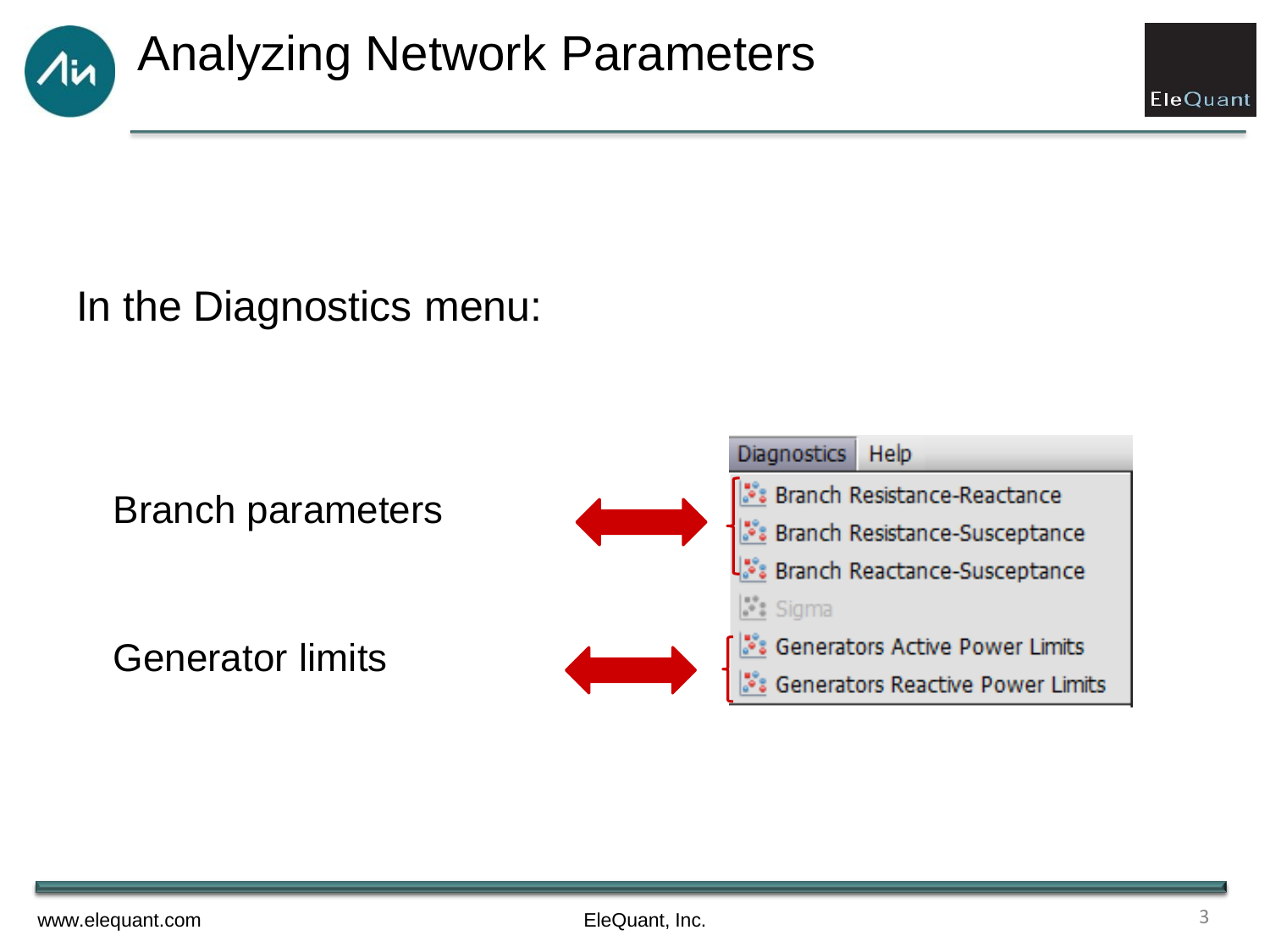

### Graphically spotting abnormal values: reactance, susceptance, resistance.



EleQuant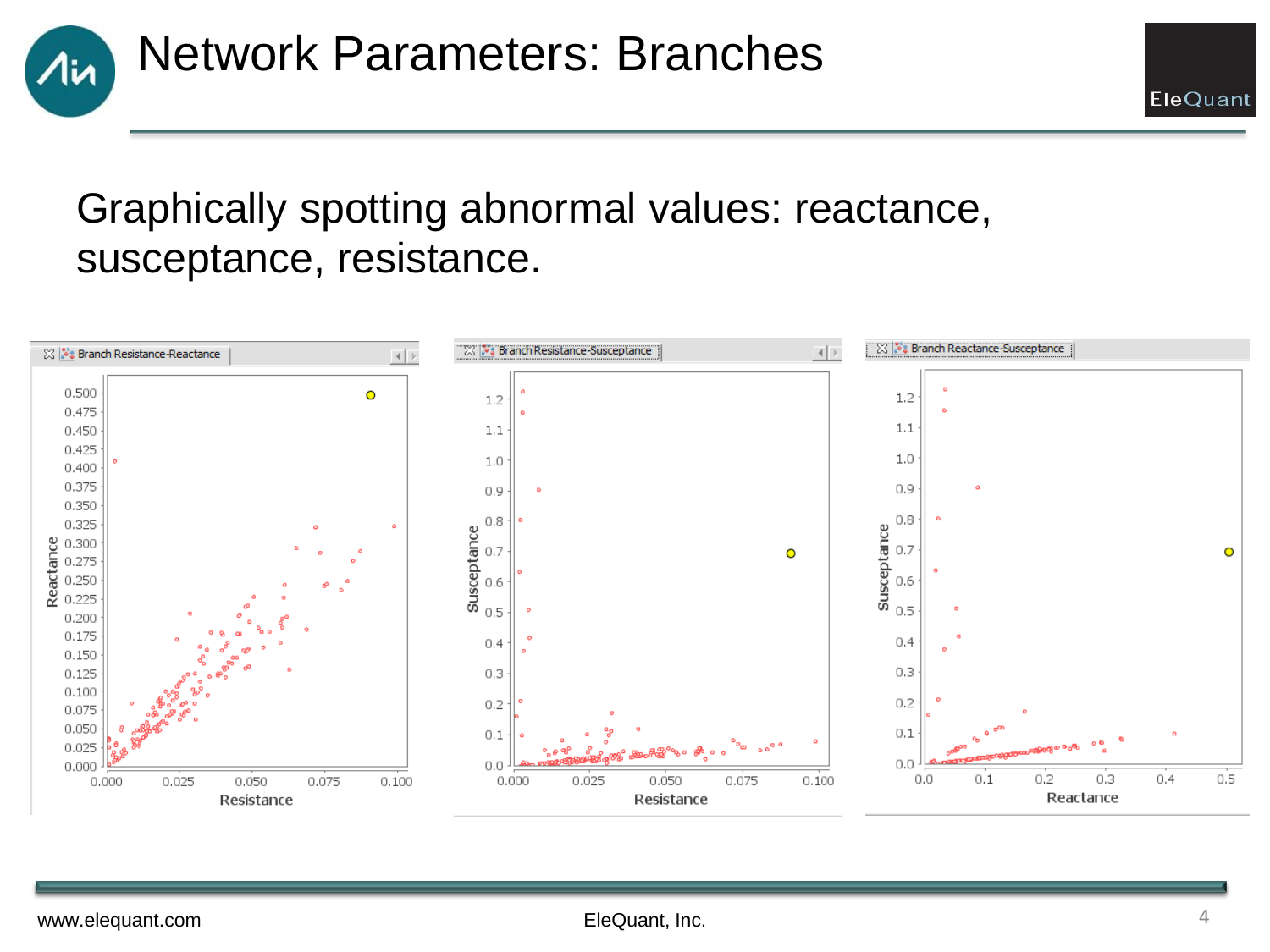## Network Parameters: Generators

## Spotting wrong generator limits.



1in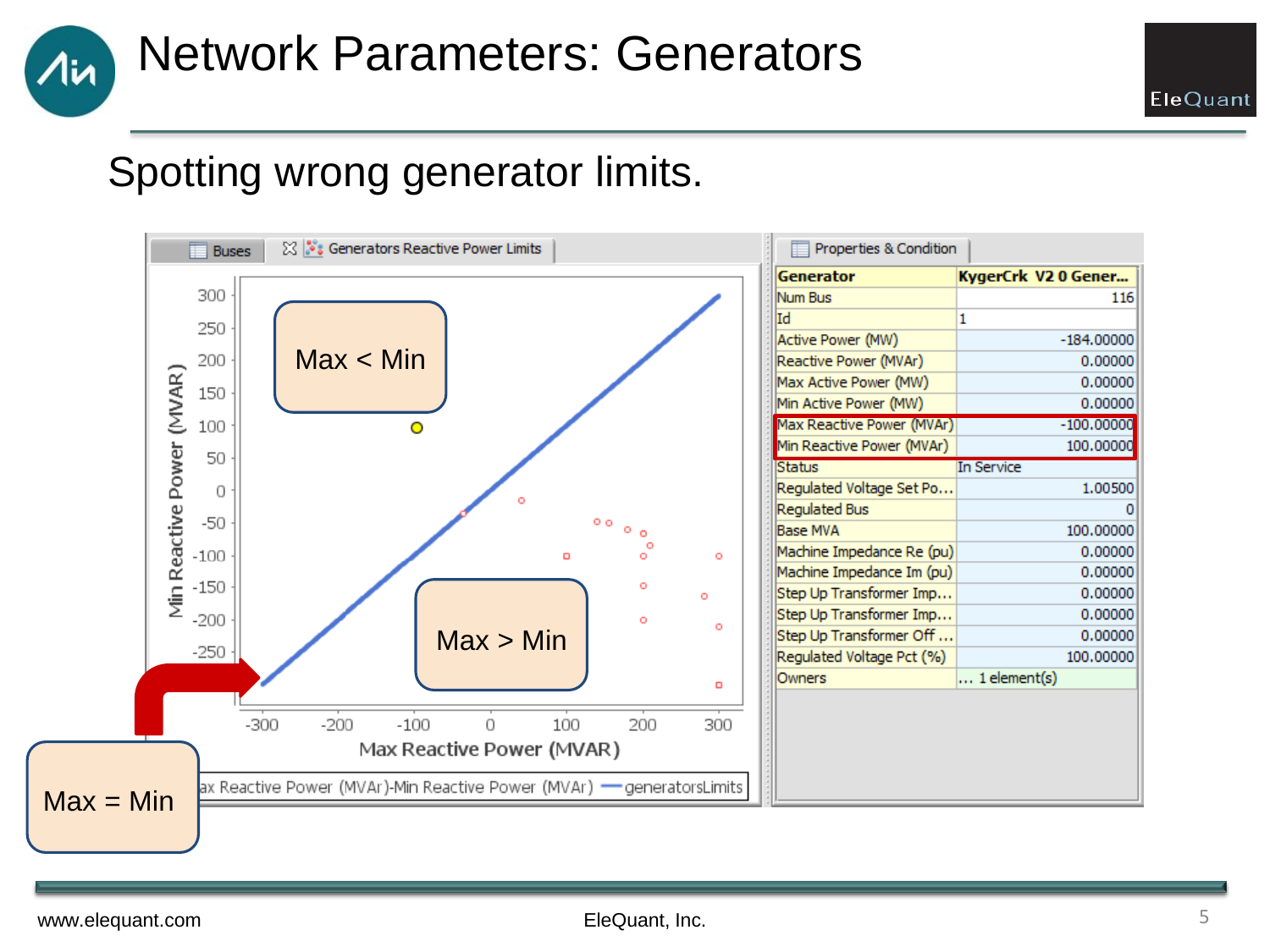

Even if the original data comes from a converged problem, there can be *mismatches* (powerflow residue) at some nodes.

It is not required to run any power flow for this test

| Conditions<br><sup>u</sup> l <sub>e</sub> Grid<br>te: Original | Flows from imported solution (11:14:58 AM)<br>x.<br>E<br><b>Buses</b> |        |               |                                     |  |
|----------------------------------------------------------------|-----------------------------------------------------------------------|--------|---------------|-------------------------------------|--|
| <b>EI-</b> Not Computed Complete 11:14:58 AM                   | <b>Bus</b>                                                            | Number | <b>Type</b>   | Balance mismatch (MVAr) Has Jumpers |  |
|                                                                | Sorenson V10                                                          |        | 30 Load       | 129,87782                           |  |
|                                                                | V <sub>20</sub><br>Philo                                              |        | 49 Generator  | 115, 14586                          |  |
|                                                                | Glen Lyn V20                                                          |        | 100 Generator | 107.95621                           |  |
|                                                                | CabinCrk V20                                                          |        | 80 Generator  | 104.52895                           |  |
|                                                                | V10<br>Olive                                                          |        | 8 Generator   | 97.68070                            |  |
|                                                                | TwinBrch V20                                                          |        | 12 Generator  | 92,48818                            |  |
|                                                                | Muskngum V10                                                          |        | 65 Generator  | 81.87856                            |  |
|                                                                | V20<br>Sporn                                                          |        | 69 Swing      | 81.67228                            |  |
|                                                                | Tidd<br>V20                                                           |        | 59 Generator  | 76.18406                            |  |
| <b>Not Computed Complete</b>                                   | Holston V20                                                           |        | 90 Generator  | 59.26203                            |  |
| Max delta                                                      | KygerCrk V20                                                          |        | 116 Generator | 57.33174                            |  |
| Num nodes bad delta                                            | V10<br>Breed                                                          |        | 10 Generator  | 51.28242                            |  |
|                                                                | TannrsCk V20                                                          |        | 25 Generator  | 49.36396                            |  |
| 1: Sporn V20<br>Swings                                         | Sorenson V20                                                          |        | 17 Load       | 45.39760                            |  |
|                                                                | Danville V20                                                          |        | 112 Generator | 41.51944                            |  |
|                                                                | Claytor V20                                                           |        | 103 Generator | 41.48507                            |  |
| 2.2 MW<br>Swings remainder P                                   | V <sub>20</sub><br>Howard                                             |        | 42 Generator  | 41.02166                            |  |
| 81.6 MVAr    図 <br>Swings remainder Q                          | W.Kammer V20                                                          |        | 61 Generator  | 40.17530                            |  |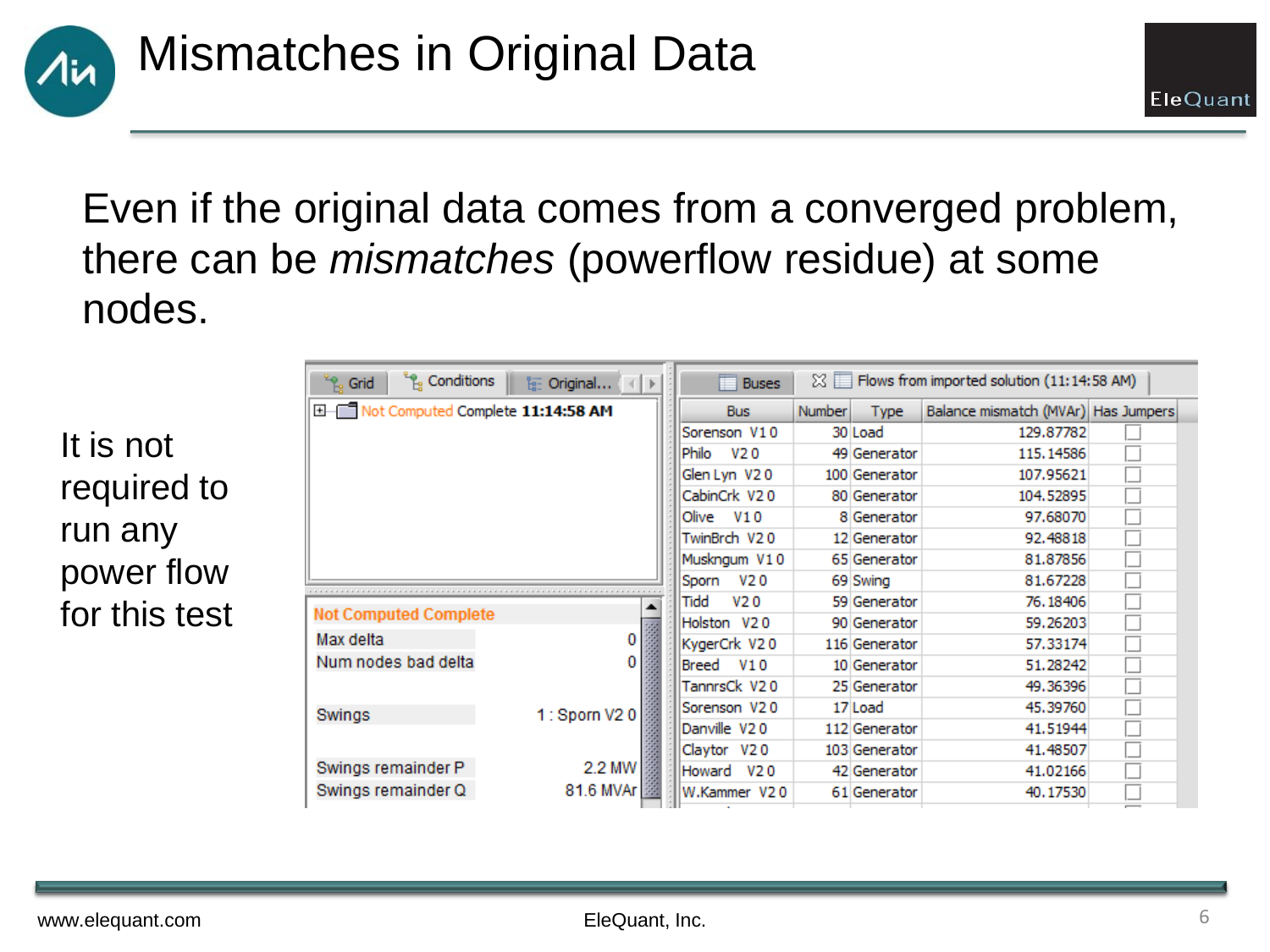



We can check if a control involving generators, transformers, switched shunts, or area transfers has been actually enforced or not in the original file.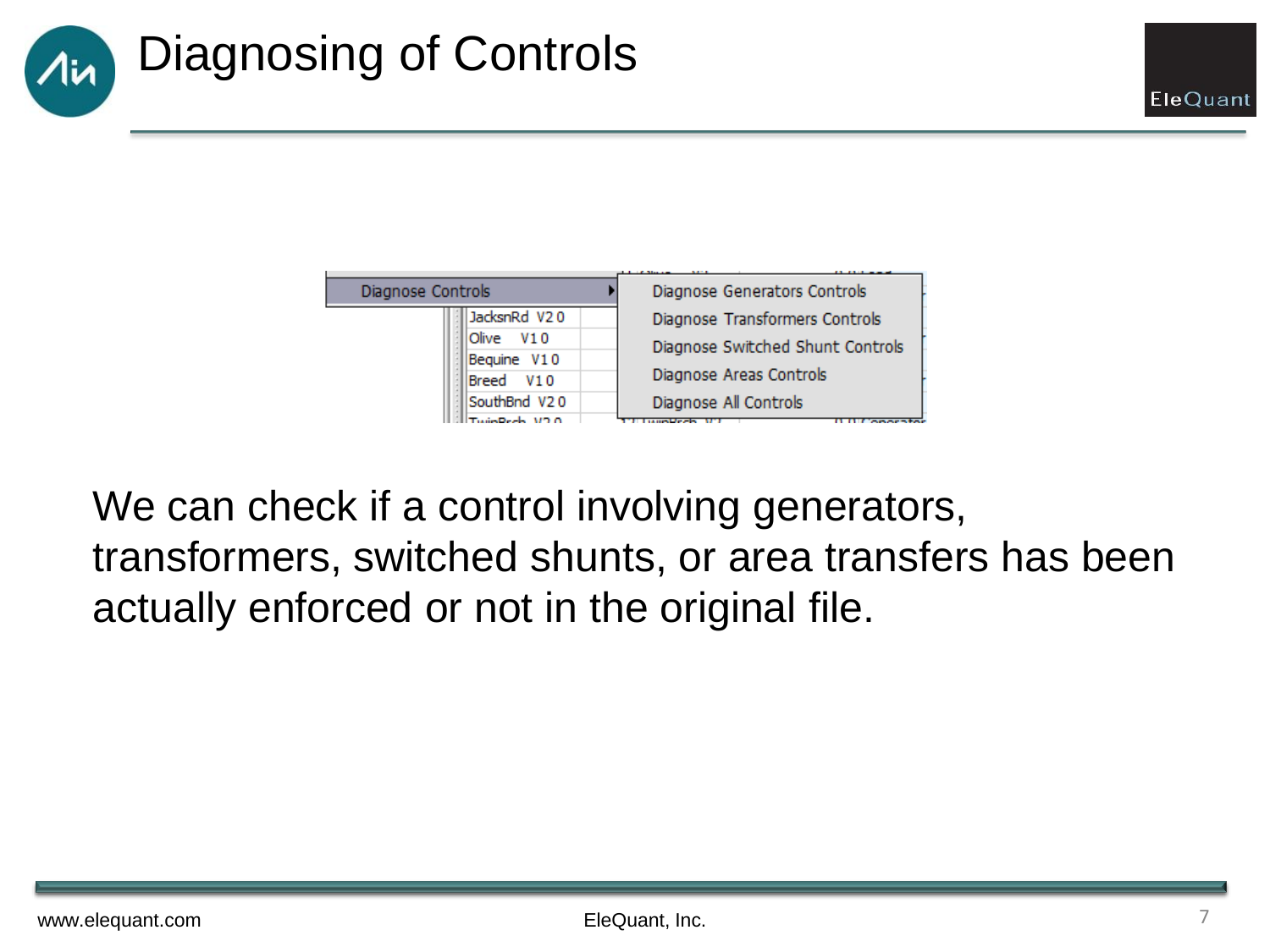

A control is satisfied if the variable being regulated (a.k.a. the setpoint) takes the correct value, and the regulating variable (the resource) is within limits.



EleQuant